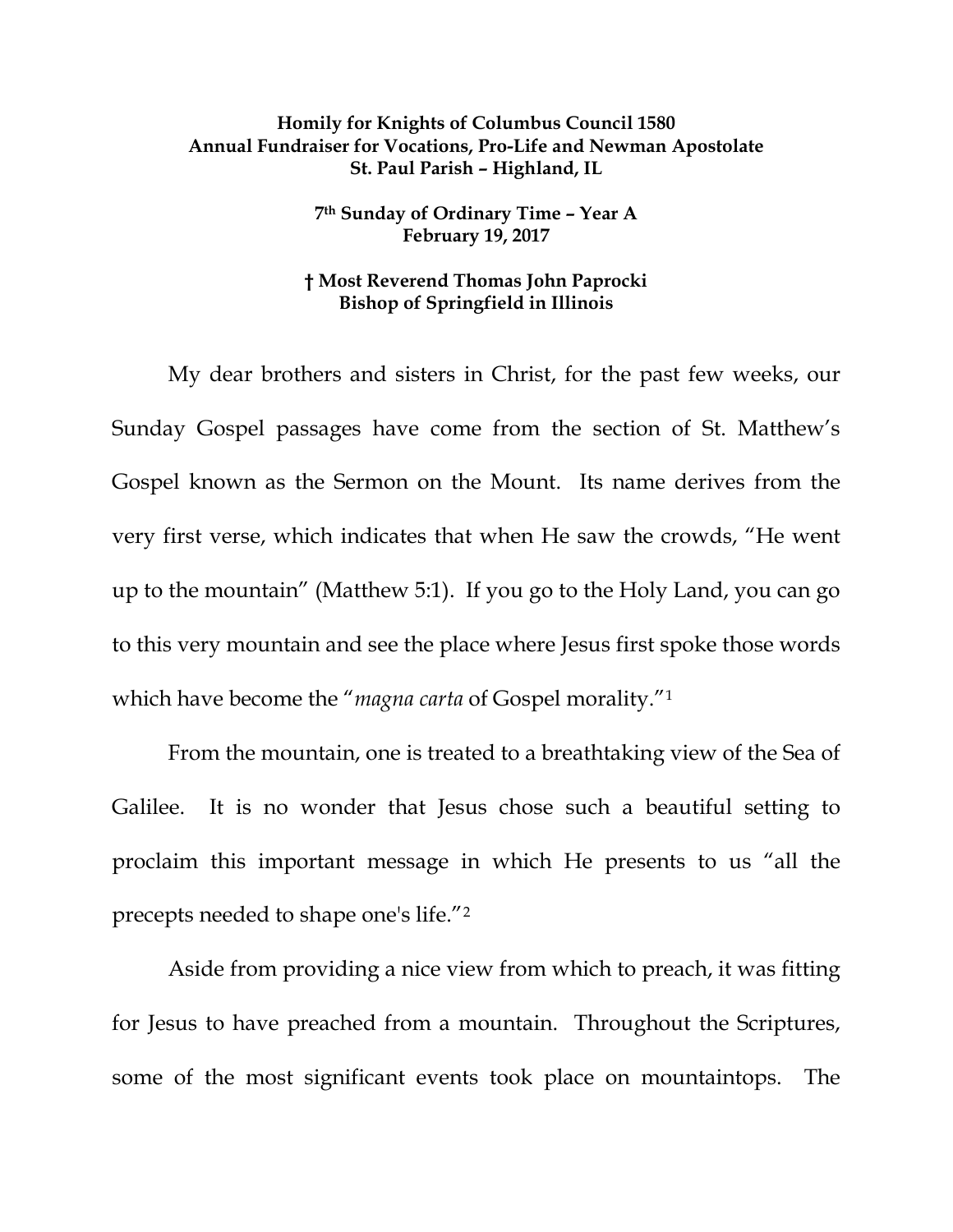testing of Abraham, in which Abraham showed his fidelity to God by his willingness to sacrifice his son, Isaac, took place on Mount Moriah. The Ten Commandments, upon which Jesus expands in this sermon, were given by God to Moses on Mount Sinai. In the New Testament, Jesus revealed His glory to Peter, James, and John at the Transfiguration on Mount Tabor. It was then on Mount Calvary that Jesus died on the Cross for the salvation of mankind.

In a very fitting way, as though ascending a mountain, the section of the Sermon on the Mount which we hear in today's Gospel reaches a sort of climax as Jesus sums up His message up by saying: "So be perfect, just as your heavenly Father is perfect" (Matthew 5:48). When we leave these moral teachings of the Lord, we approach the summit of the Christian life, the life of perfection in holiness.

When we hear these words, we may tend to feel a sense of despair, for just the mention of the word 'perfection' seems impossible to achieve. We may think of the various ways in which the word 'perfect' is used in our common experiences and feel somewhat overwhelmed at what we feel the Lord is asking of us. Think of the many ways in which the concept of perfection is applied in the world of sports. From a perfect season in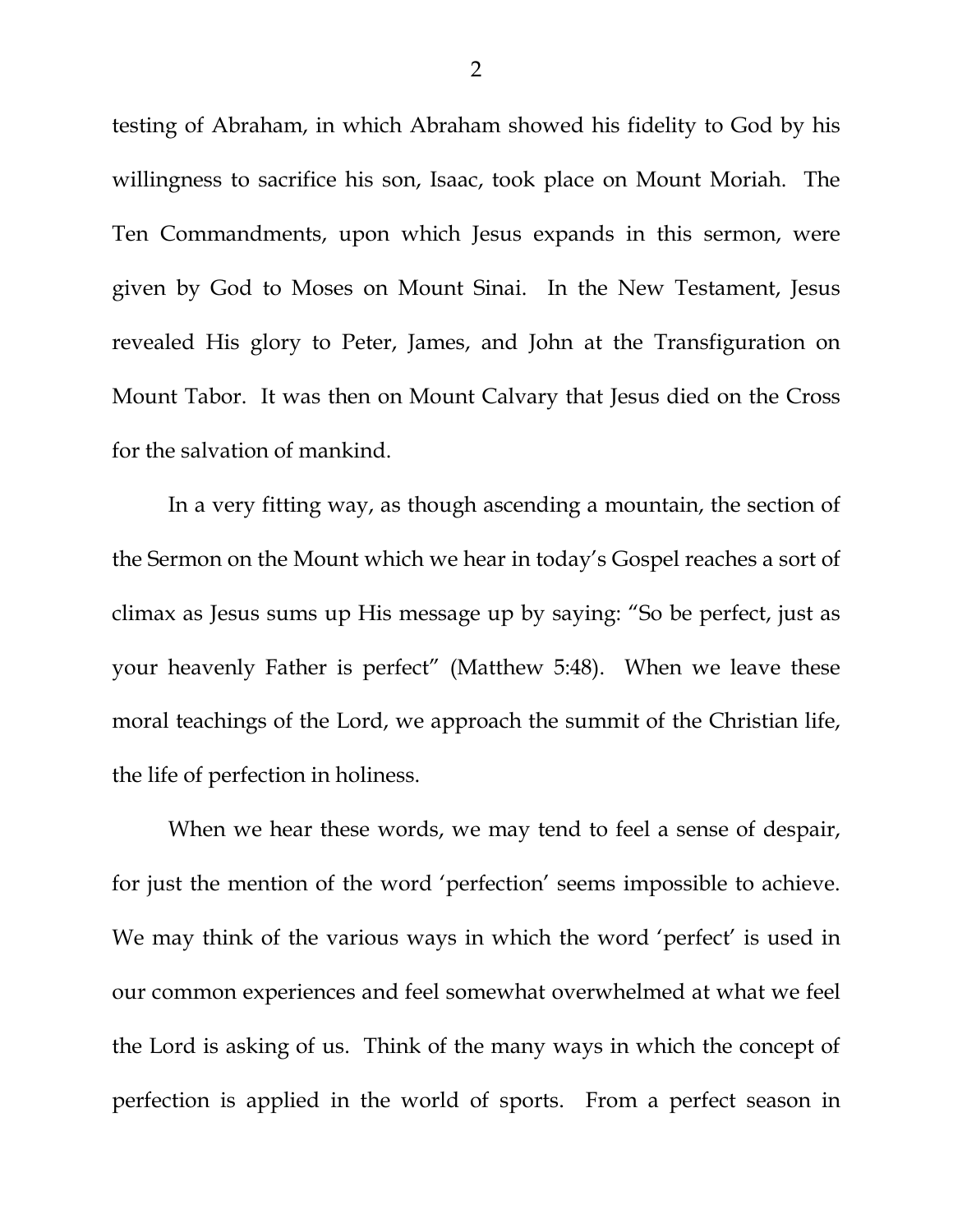football to a perfect score in the Olympics, only the very best of the best seem to be qualified to fit into the category of being perfect.

Since Spring Training is underway, we can consider a few examples from the sport of baseball. One of the more elusive feats for a pitcher is to throw a perfect game in which no opposing player reaches base. In the long history of baseball, only 23 pitchers have achieved this nearly impossible feat.[3](#page-6-2) On the hitting side of the game, many sports writers have considered hitting four home runs in a game "baseball's greatest singlegame accomplishment."[4](#page-6-3) This remarkable accomplishment has happened only 16 times.<sup>[5](#page-6-4)</sup> These forms of perfection are indeed rare and belong to a privileged few.

Other worldly uses of the term 'perfect' further challenge us to see how far off the mark we are in achieving perfection. The media make use of models who are held up to be perfect, thus setting a standard which people feel unable to achieve. Students in school are constantly battling the competitive nature of grade point averages and test scores to the point that if one does not have a 'perfect' score, they can feel like they are a failure. There are so many ways in which we embrace standards of perfection that leave us feeling miserable because we cannot achieve such lofty goals.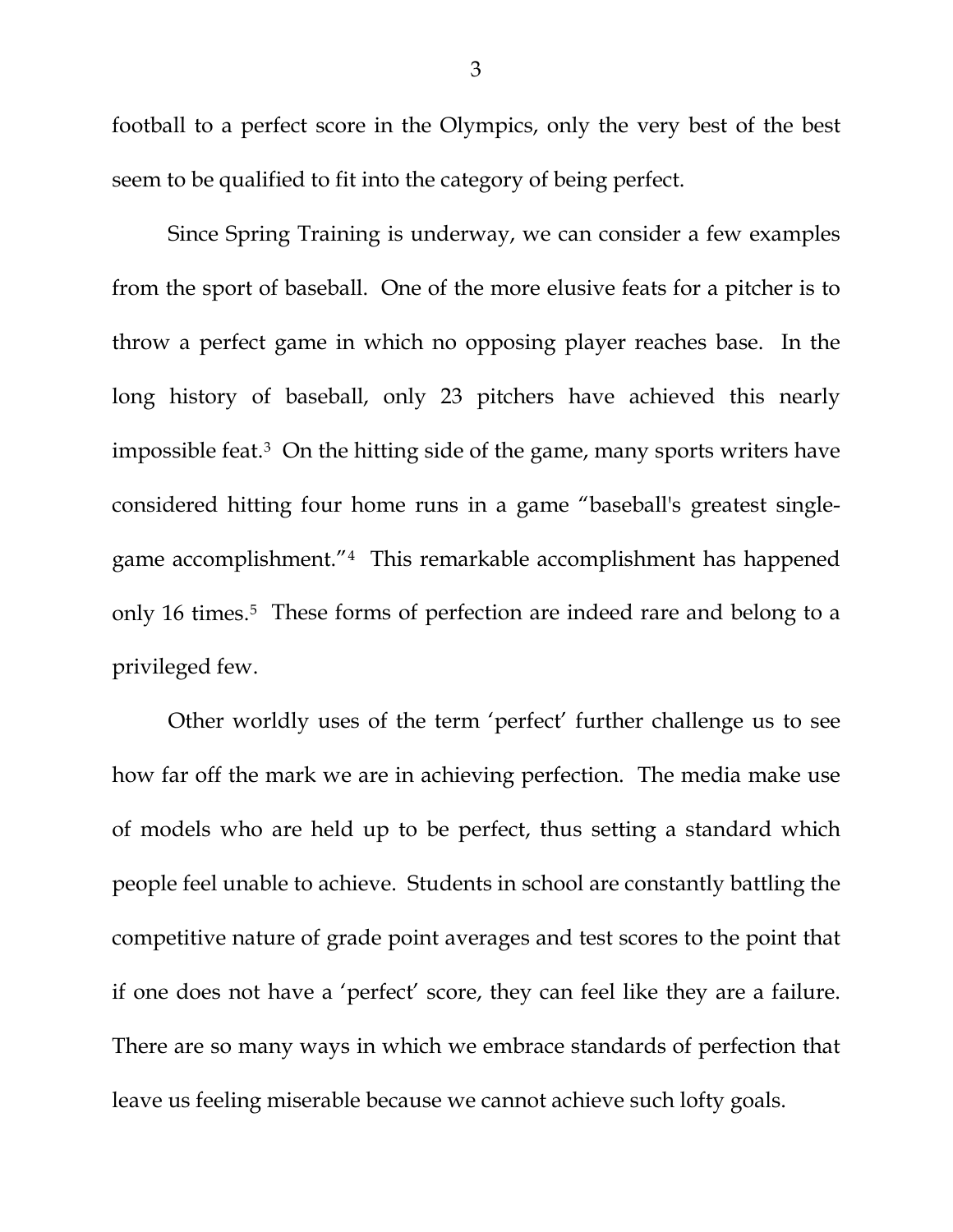As Christians, we can easily fall victim to the same trap of seeing perfection as something that is out of reach, except for a select few. We think of the many times that we have sinned and fallen short of the mark. We may wonder if the words of Jesus to us to be perfect may actually be for somebody else, because it seems for us, it is impossible.

But before we make such a conclusion, it would be helpful to be reminded of the words of St. Paul from our second reading when he writes: "For the wisdom of this world is foolishness in the eyes of God" (1 Corinthians 3:19). We need to avoid seeing Jesus' call to perfection through worldly eyes which, in human wisdom, shows us that we are destined to fail. The worldly wisdom sees any slip or fall as a sign of failure, thus disqualifying us from achieving the status of being a saint.

If this were the case, then Heaven would be virtually empty, for there is only one saint apart from God who can truly be considered to be perfect, and that is the Blessed Virgin Mary. Yet, we know that the Church has officially recognized thousands of people who have gone before us and have reached their destination of perfect happiness in Heaven. And those are the ones we know by name. The Church also recognizes a countless multitude of those who are in Heaven, yet whose names are known to God.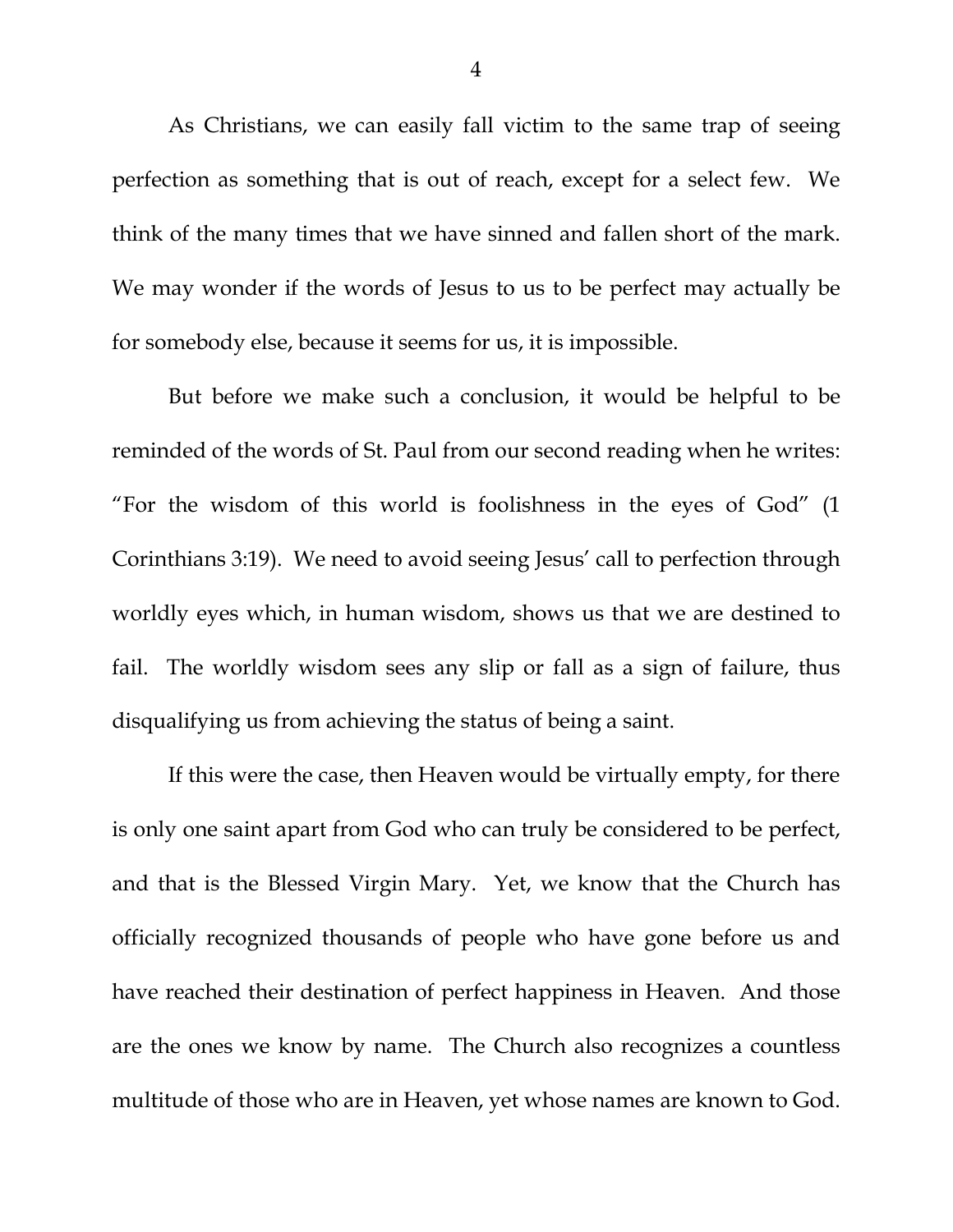Their lives, held up as models for us to imitate, were not without failure. Yet, they would be considered to have reached a level of perfection that has earned them the reward of eternal life.

In order to see that this perfection is not so impossible to achieve, it is helpful to return to Jesus' words and see the context in which they were spoken. The final piece of direction Jesus gives before inviting His listeners to be perfect has to do with our call to love others. He reminds us that it is not good enough just to love those with whom we agree or like to be around, we must strive to love everybody, even our enemies. Love, therefore, is at the heart of the call to perfection. It is not about having special talents or great intelligence so that we can do things without any mistakes or without failing along with way. It is about infusing all of our actions with love, something of which, with God's grace, all of us are capable.

When seen from this perspective, we should be renewed with a sense of hope that the perfection to which the Lord calls may actually be within our reach with the help that He so freely gives to us, especially in the Sacraments. We should not get discouraged when we sin, thinking that we have lost the battle. Rather, with trust and confidence in the goodness of

5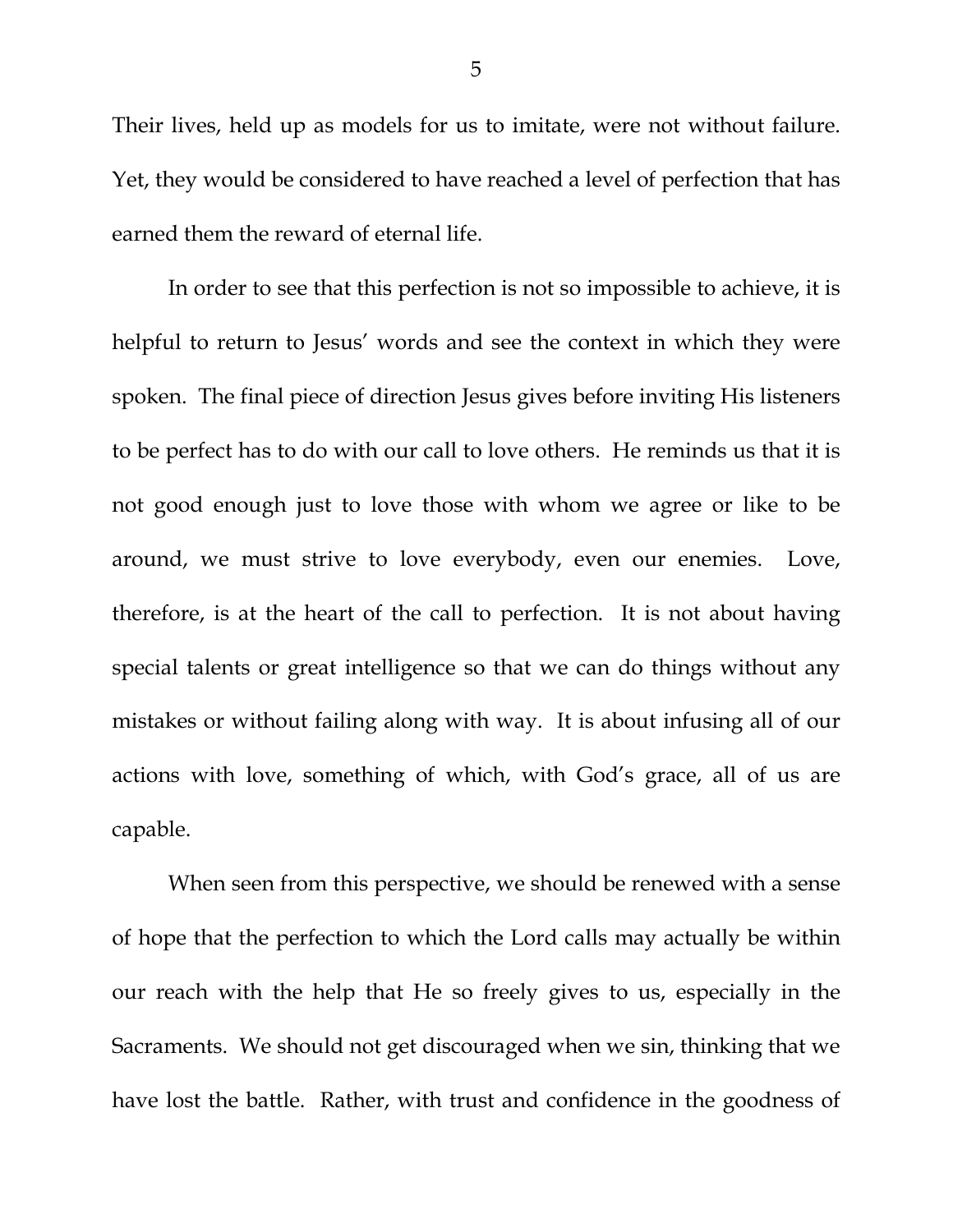the Lord, we confess our sins and ask for His forgiveness in the Sacrament of Penance, and we begin again. His willingness to forgive us over and over again should instill within us a deep awareness of His profound love for us and His desire for us to continue to grow toward that ideal of perfection to which He calls us.

The more we foster an awareness of being God's beloved children, the more we will develop that childlike trust that we can do anything, for we know that God, our loving Father, is there to assist us. His call to perfect holiness in love is not given to us so that He can watch us fail, but to give us the opportunity to experience the deep peace and joy that comes from living according to His ways. No longer will we see His commands as depriving us of our freedom, but rather, they are at the service of a greater freedom and a greater experience of the abundant life that He has won for us through His death on the Cross, the greatest sign of His love for us.

Therefore, let us rid ourselves of the worldly way of looking at what it means to be perfect and what it means to be holy. Rather, let us see that living this way of life is a life rooted in love. The words of a modern Spanish author sum it up well:

6